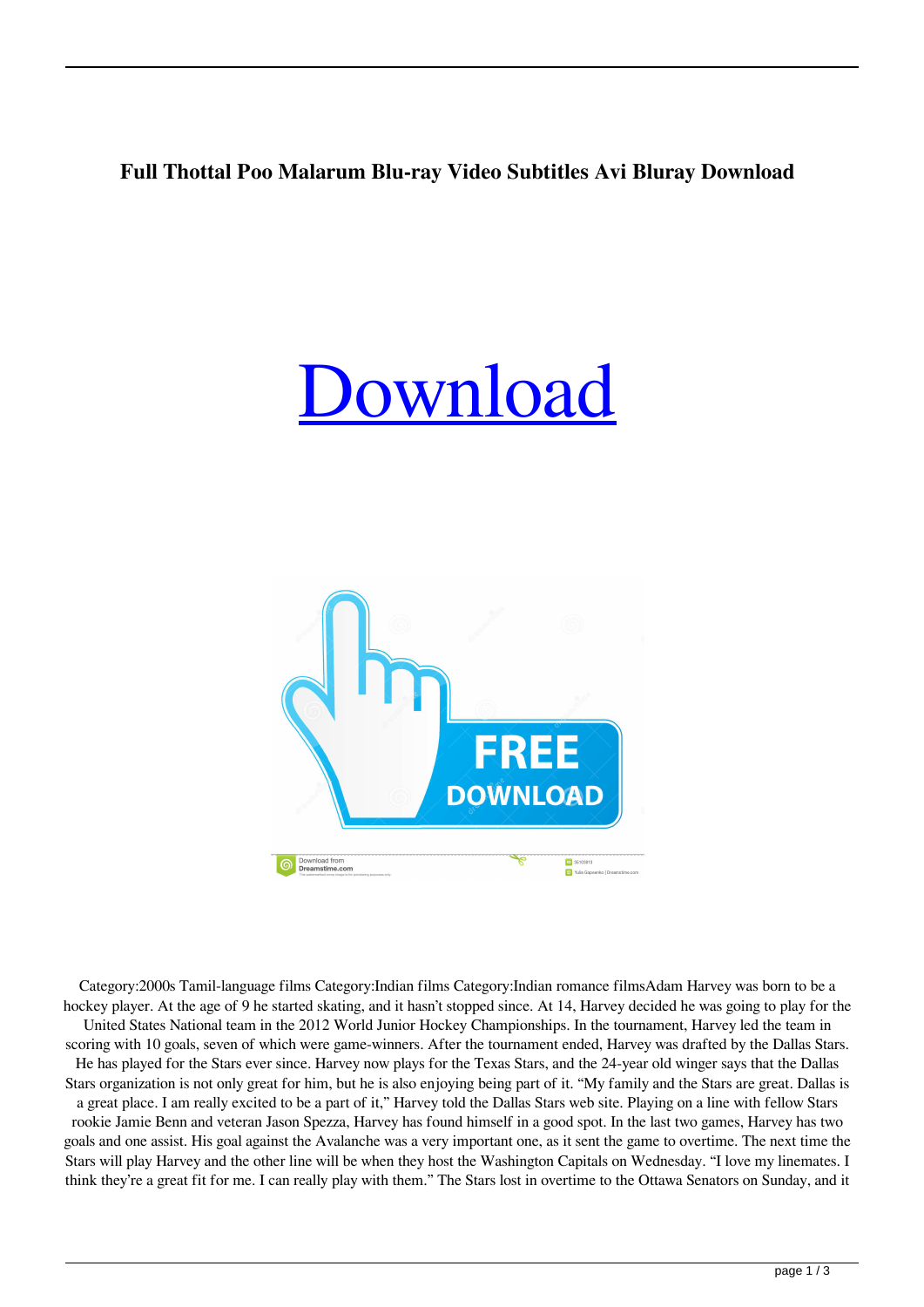was a back and forth game. After a regulation loss, Harvey said he was satisfied with the team effort, but he was a little more excited about what he did and what his line did in the game. "Just a night like that. It was so much fun." Harvey, whose father is a former NHL goaltender, credits the Stars' goalie coach Mitch Korn for playing a big part in helping him to the NHL. "He's been great for me. He helps me out all the time. I'm excited about him. We get along great. He's just a good guy," he said. Harvey is now in the middle of the second season of a four-year, \$9 million contract. "I don't